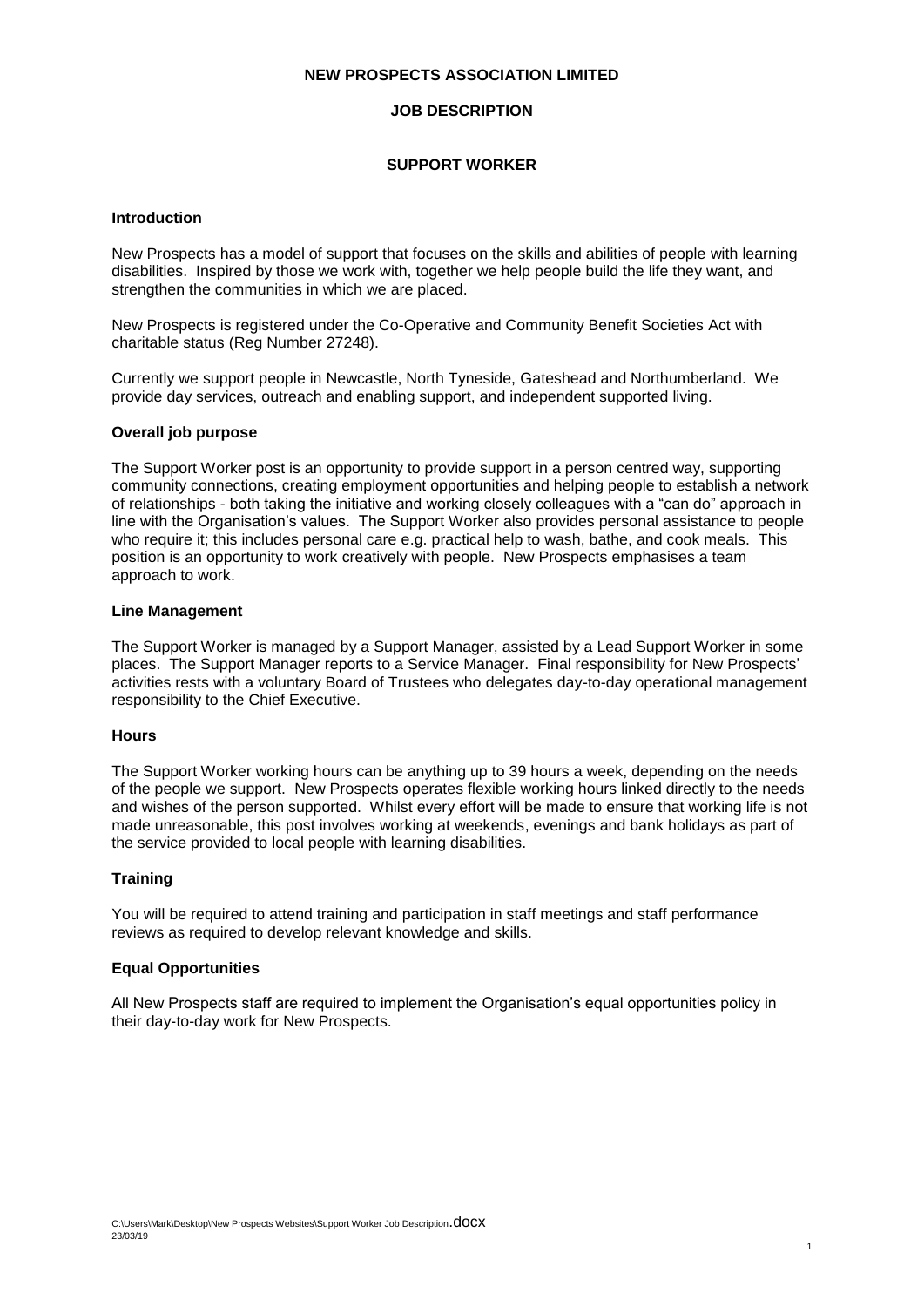# **Support**

- 1. To provide support to a person with learning disabilities by implementing their individual support plan.
- 2. To deliver all support in a person centred way, working with the person you support to realise their goals and ambitions.
- 3. To respond positively to changing needs.
- 4. To manage risk effectively.
- 5. To maintain accurate records as required.

# **Personal Assistance**

- 6. To provide assistance to a person with learning disabilities to care for themselves, and their home.
- 7. To perform personal care tasks for a person with learning disabilities with their consent when they require such assistance.
- 8. To prompt self management or assist a person with learning disabilities to take their medication.

# **Inclusion (when required by the individual support plan to implement one or more of the following):**

- 9. To support a person with learning disabilities to participate in their community.
- 10. To respect and uphold a person with learning disabilities' housing rights and responsibilities.
- 11. To develop and support the financial independence and welfare needs of the person, including benefit maximisation, employment, supporting them to have holidays, or take part in daytime activities.
- 12. To support people with welfare benefit issues affecting their access to work.
- 13. To support a person with learning disabilities to develop a network of friends.
- 14. To support a person with learning disabilities to meet their cultural and spiritual needs.
- 15. To support a person with learning disabilities with relationships with their family, neighbours and partner.

# **Working with Others**

- 16. To work within a community connections framework and within the Association's structures, delivering greater community participation and inclusion for the person you support.
- 17. To attend regular meetings of the team with the person you support and specifically give and receive support and advice to and from other workers in the team.
- 18. To provide advice to and occasionally work in joint projects with others. To strengthen community groups and resources.
- 19. To implement involvement initiatives and to encourage people to develop their own participation activities.

#### **Community connections and networking (when required by the individual support plan to implement one of more of the following):**

- 20. To support a person with learning disabilities to enjoy their home and build positive relationships with their immediate neighbours
- 21. To support a person with learning disabilities to be aware of community resources, organisations, groups, events and activities and to play a full part in community life.
- 22. To develop productive partnerships with purchasers, social services, health agencies, housing providers, housing benefit and other agencies that are involved in the life of the person you support.
- 23. To ensure effective monitoring and evaluation of work with the person you support by participating fully in review and other meetings connected to promoting the well being of the person you support. To ensure that monitoring requirements within your area of responsibility are met.
- 24. To participate in producing an Individual Support Plan with the person you support and to regularly update it.

# **Team**

25. To be an active member of the Association, promoting team work, contributing to the development of the service, and participating where possible and in consultation with the Support Manager/Lead Support Worker in joint projects.

### **Finance (when required by the individual support plan to implement the following):**

26. With the Support Manager/Lead Support Worker, to support a person with learning disabilities to control and manage their individual budget.

### **Other duties**

27. To undertake such other duties as may reasonably be required.